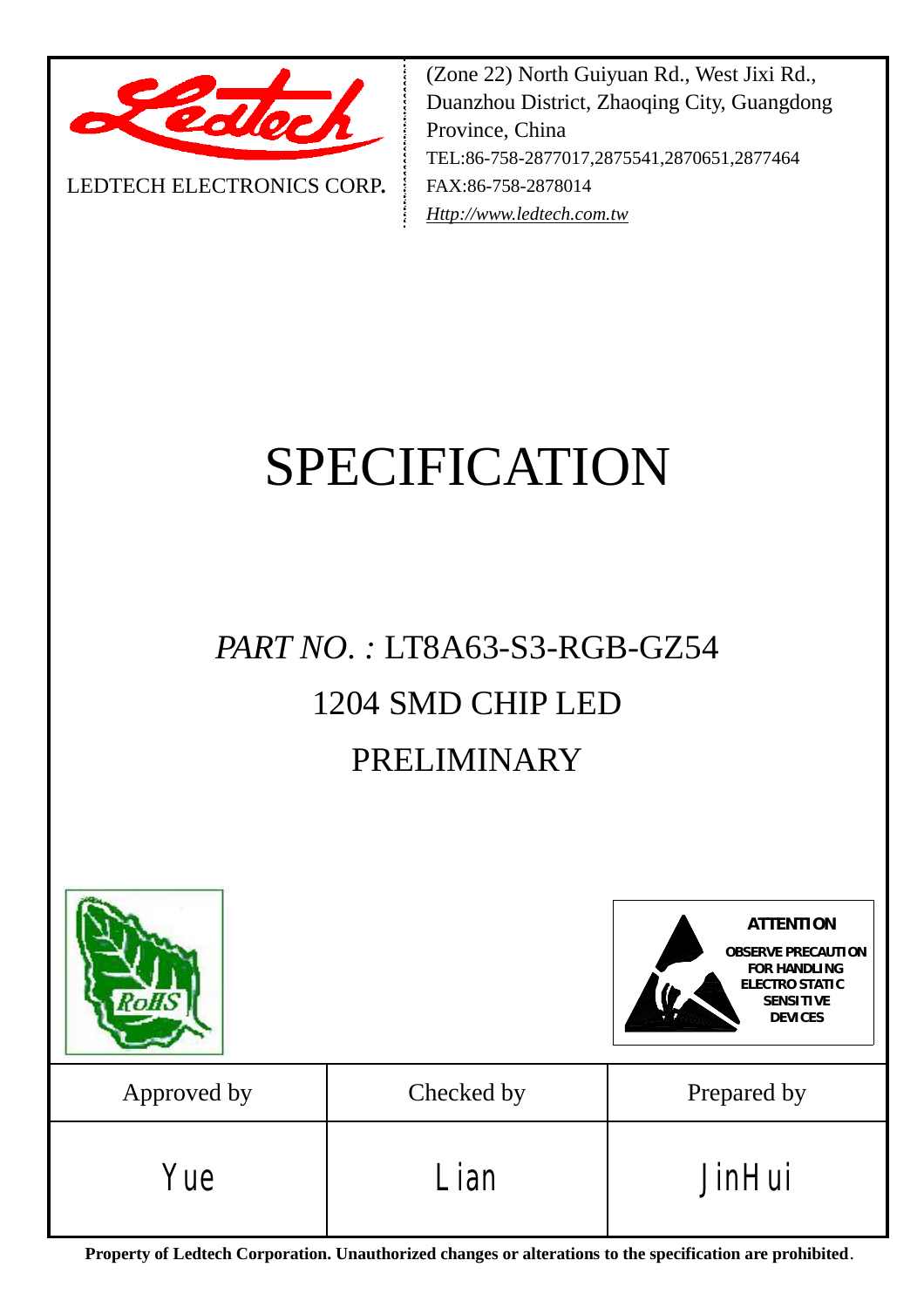

## **Package Dimensions**



#### **Notes:**

- 1. All dimensions are in mm.
- 2. Tolerance is ±0.2mm unless otherwise noted.

## **Description**

| Part No.           | LED Chip       |                       |                   |
|--------------------|----------------|-----------------------|-------------------|
|                    | Material       | <b>Emitting Color</b> | Lens Color        |
| LT8A63-S3-RGB-GZ54 | AlGaInP        | Red                   |                   |
|                    | InGaN/GaN      | Green                 | Water transparent |
|                    | InGaN/Sapphire | Blue                  |                   |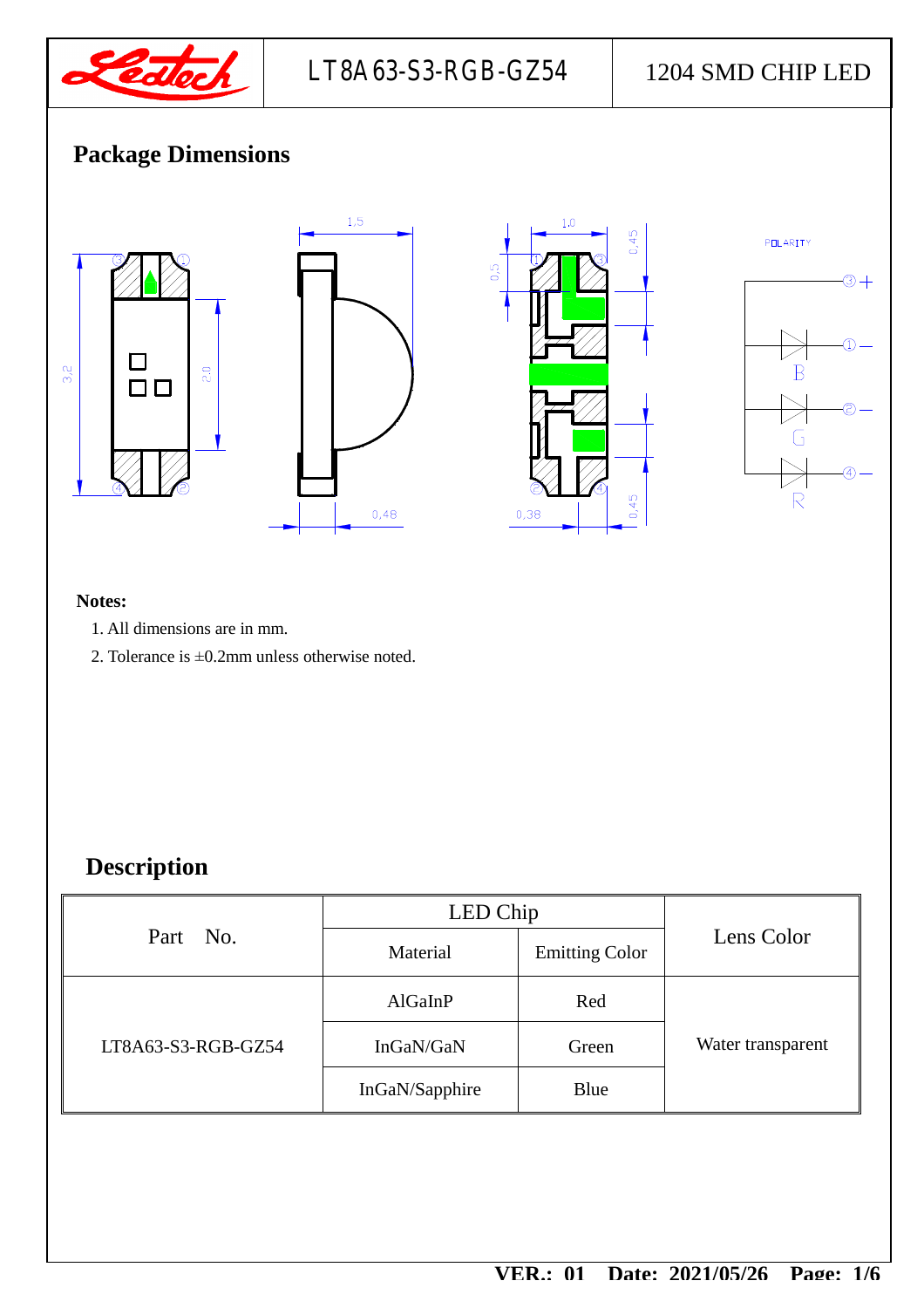

## **Absolute Maximum Ratings at Ta=25 ℃**

| Parameter                                | Symbol    |                                  |    |    |      |
|------------------------------------------|-----------|----------------------------------|----|----|------|
|                                          |           | $\mathbf R$                      | G  | A  | Unit |
| <b>Power Dissipation</b>                 | <b>PD</b> | 44                               | 44 | 44 | mW   |
| <b>Reverse Voltage</b>                   | <b>VR</b> | 5                                |    |    | V    |
| D.C. Forward Current                     | If        | 20                               |    |    | mA   |
| <b>Operating Temperature Range</b>       | Topr.     | $-40$ to $+85$                   |    |    | °C   |
| <b>Storage Temperature Range</b>         | Tstg.     | $-40$ to $+100$                  |    |    | °C   |
| <b>Soldering Temperature</b>             | Tsld.     | $Max.260^{\circ}$ for 3 sec Max. |    |    |      |
| Peak pulsing current $(1/8$ duty f=1kHz) | Ifp       | 100                              |    |    | mA   |

### **Electrical and Optical Characteristics:**

| Parameter              | Symbol      | Color        | Condition  | Min. | Typ. | Max. | Unit         |
|------------------------|-------------|--------------|------------|------|------|------|--------------|
| Luminous Intensity     | IV          | $\mathbf R$  | If= $5mA$  | 30   | --   | 80   | mcd          |
|                        |             | G            |            | 200  |      | 400  |              |
|                        |             | B            |            | 40   |      | 80   |              |
| <b>Forward Voltage</b> | Vf          | $\mathbf{R}$ | $If = 5mA$ | 1.6  |      | 2.4  | $\mathbf{V}$ |
|                        |             | G            |            | 2.5  |      | 3.0  |              |
|                        |             | B            |            | 2.5  |      | 3.0  |              |
| Dominant Wavelength    | $\lambda$ d | $\mathbf R$  | $If = 5mA$ | 615  |      | 630  | nm           |
|                        |             | G            |            | 520  |      | 530  |              |
|                        |             | B            |            | 462  |      | 470  |              |
| <b>Reverse Current</b> | Ir          |              | $Vr=5v$    |      |      | 1    | $\mu$ A      |
| Viewing Angle          | 201/2       |              | $If = 5mA$ |      | 120  |      | $\deg$       |

Notes:1. Tolerance of Luminous Intensity is ±10%

2. Tolerance of Forward Voltage is ±0.05V

3. Tolerance of Dominant Wavelength is  $\pm 1$ nm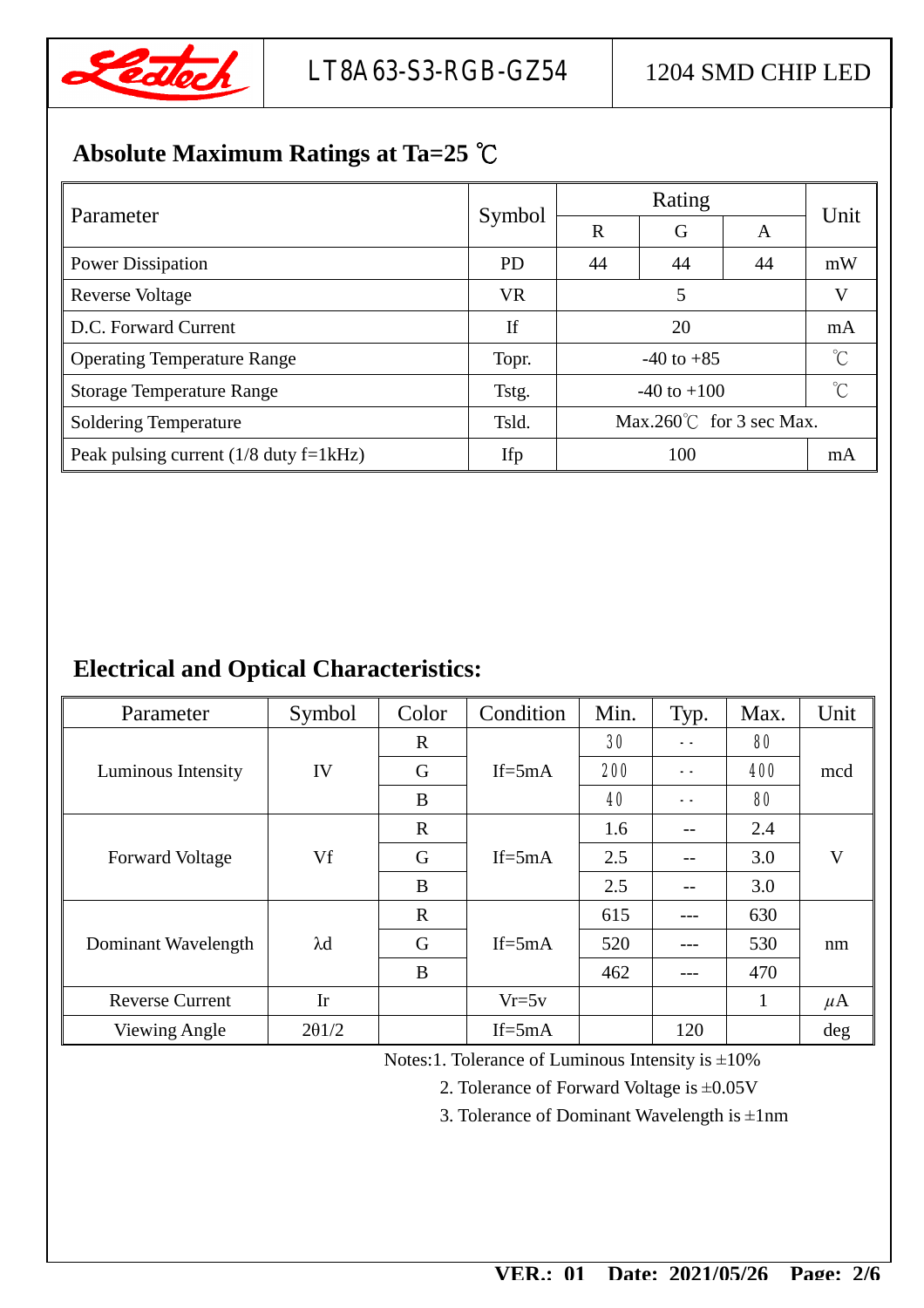



Ambient Temperature VS. Forward Current Radiation Diagram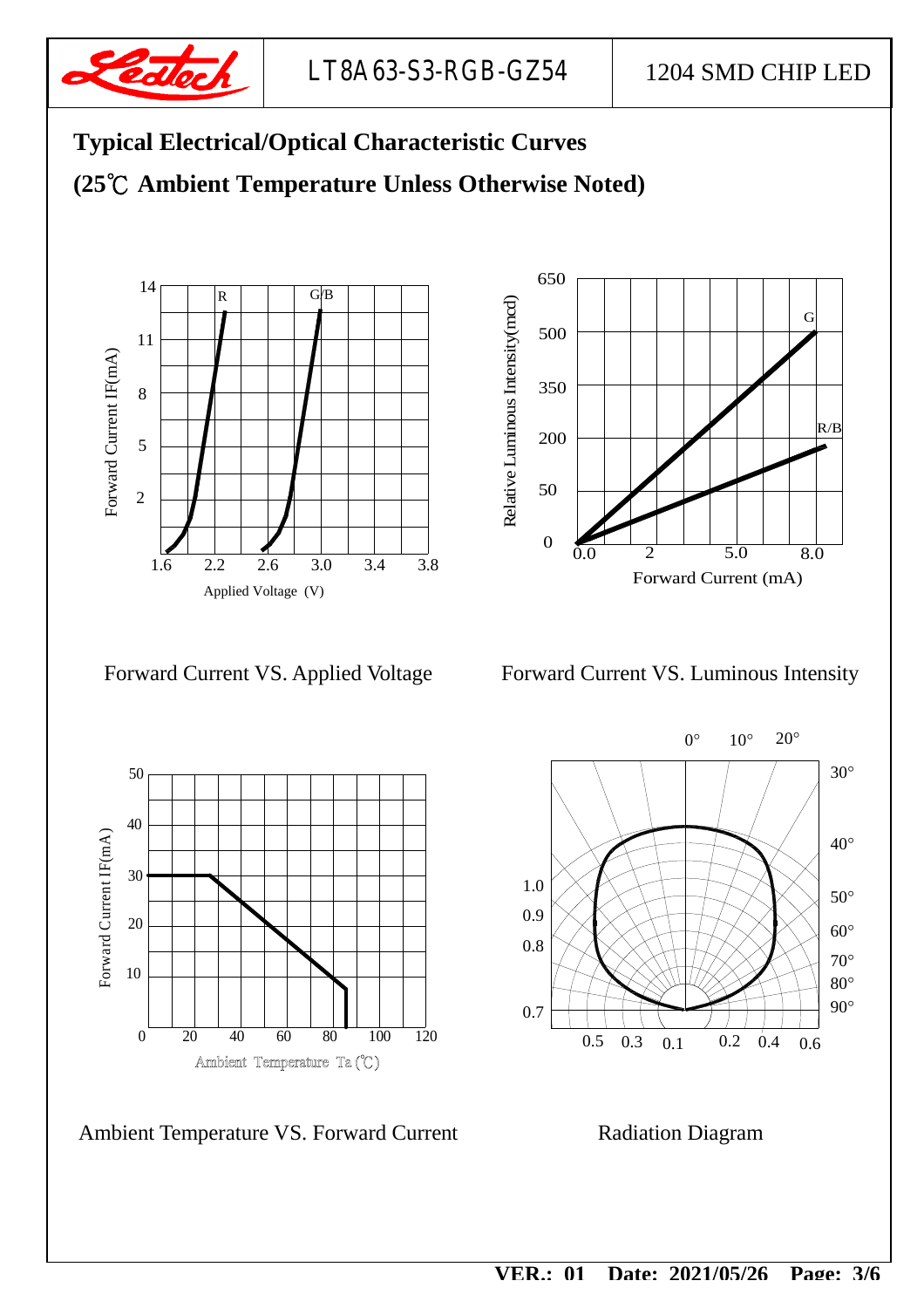

#### **Precautions in Use:**

#### Storage Profile

- 1. Do not open the moisture proof bag before ready to use the LEDs.
- 2. The LEDs should be kept at 30℃ or less and 60%RH or less before opening the package. The max. storage period before opening the package is 1 year.
- 3. After opening the package, the LEDs should be kept at 30℃/40%RH or less, and it should be used within 7 days
- 4. If the LEDs be kept over the condition of 3, baking is required before mounting. Baking condition as below:  $60 \pm 5^{\circ}$  for 24 hours

#### Hand Soldering Profile

The temperature of the iron should be lower than 300℃ and soldering within 3sec per solder-pad is to be observed.

#### Reflow Temp/Time:



Notes:

- 1. Reflow soldering should not be done more than two times.
- 2. Do not put stress on the LEDs when soldering.
- 3. Do not warp the circuit board before it have been returned to normal ambient conditions after soldering.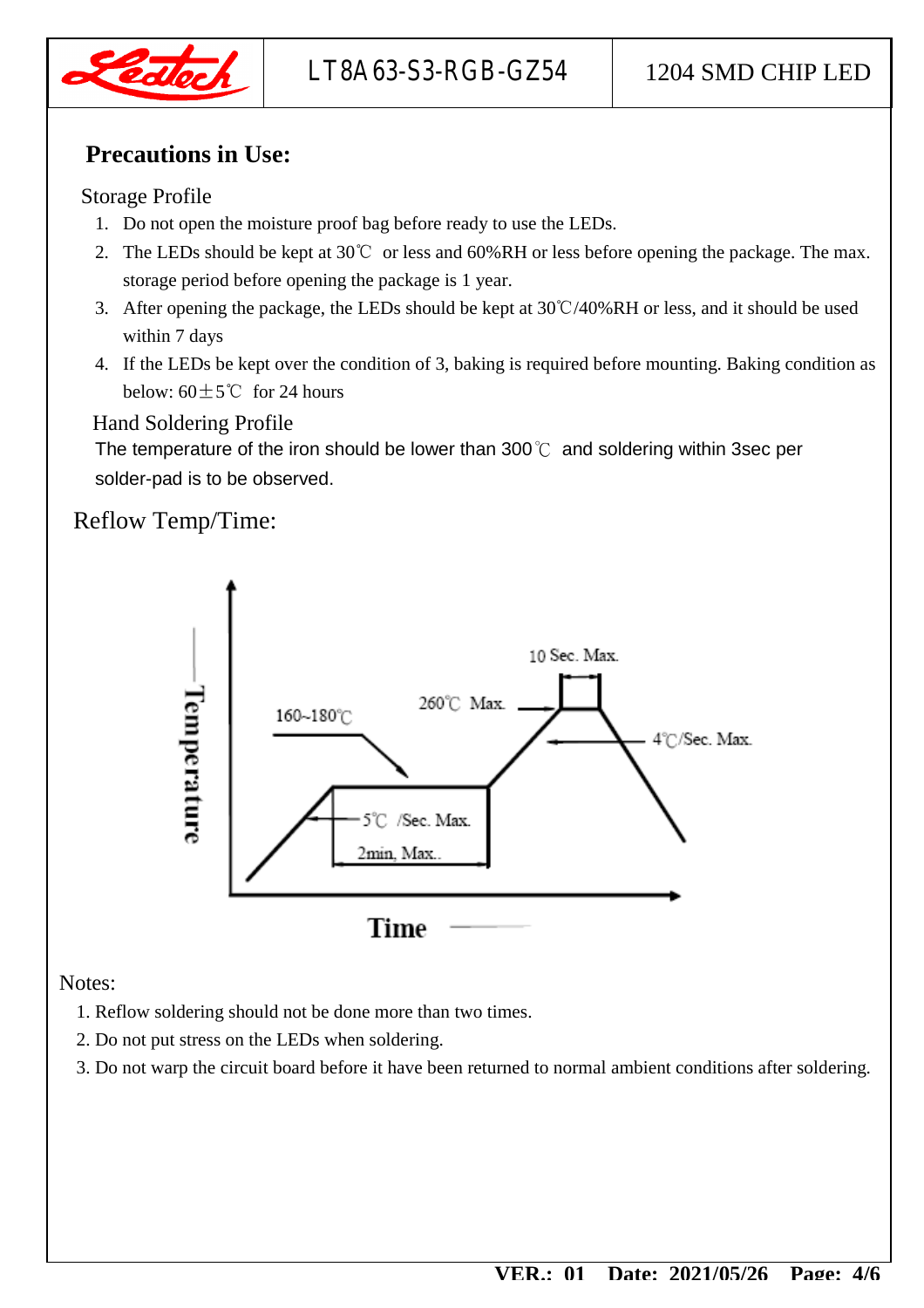

#### **Sulfur-sensitive**

- l **There is silver-plated metal part on the inner/outer side of the outer package. If exposed to the condition with corrosive gas, the silver plating surface may go bad, which will affect soldering strength and optical properties. Therefore, after opening it must be kept in a sealed container, etc.**
- l **Materials contain sulfur component (gasket, adhesive, etc.) may have bad effects on the surface of the coating, so please do not use such materials in the product.**
- l **In cardboard boxes and rubber, even in the atmosphere may contain minute amount of corrosive gases; In addition, the resin material may also contain halogen which has a bad effect on the surface of the coating.**
- l **Even if the soldering installation and product assembly finished, by the effect of corrosive gas generated by relative materials of LED and external injected, the coating surface may go bad, so it is necessary to design the product taking into account the above factors.**
- l **If requires, it is best to use a silicone washer, but be aware that low molecular silicone may cause the product poor contact.**
- l **Keep the product in location where has less temperature change, because moisture condensation would be generated under a condition of strong temperature change.**

#### **DISCLAIMER**

- **1. Our department reserves the right(s) on the adjustment of product material mix for the specification.**
- **2.The product meets our department published specification for a period of twelve (12) months from date of shipment.**
- **3.The graphs shown in this datasheet are representing typical data only and do not show guaranteed values.**
- **4.When using this product, please observe the absolute maximum ratings and the instructions for using outlined in these specification sheets. Our department assumes no responsibility for any damage resulting from the use of the product which does not comply with the absolute maximum ratings and the instructions included in these specification sheets.**
- **5.These specification sheets include materials protected under copyright of our department. Reproduction in any form is prohibited without obtaining our department's prior consent.**
- **6.This product is not intended to be used for military, aircraft, automotive, medical, life sustaining or life saving applications or any other application which can result in human injury or death.**